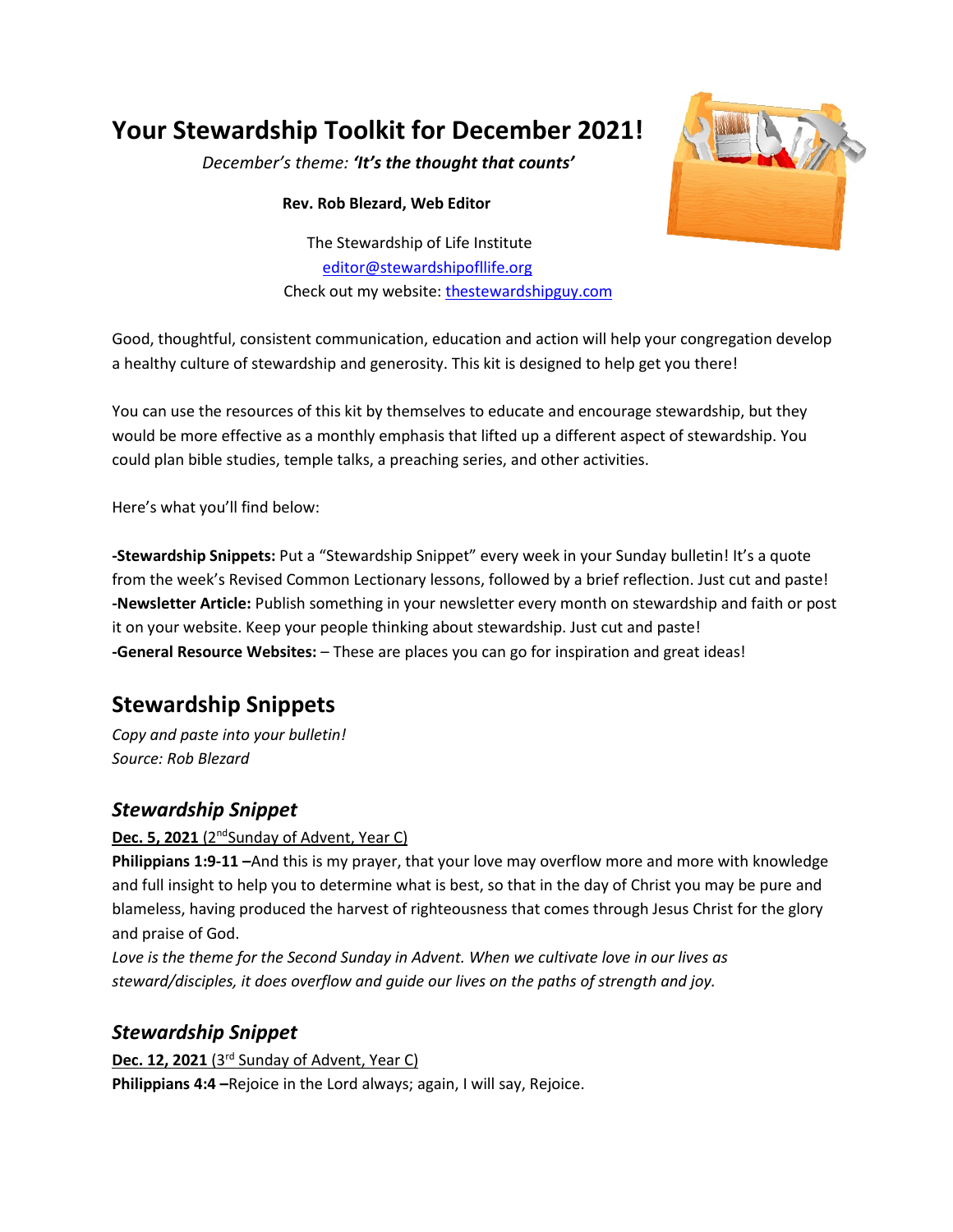*Joy is the theme for the third Sunday of Advent. Philippians reminds us to rejoice – to find the joy – in God. Always! Though we live in a world that has many troubles, we can always find joy, in God's love. Joy is a way of life for steward/disciples.*

### *Stewardship Snippet*

#### **Dec. 19, 2021** (4<sup>th</sup>Sunday of Advent, Year C)

**Micah 5:4–**And he shall stand and feed his flock in the strength of the LORD, in the majesty of the name of the LORD his God. And they shall live secure, for now he shall be great to the ends of the earth; and he shall be the one of peace.

*Peace is the theme for the fourth Sunday of Advent. We remember that Jesus is, as Micah says, "the one of peace," the shepherd who cares for us, his flock. Steward/disciples draw near to Jesus and find peace in him.*

### *Stewardship Snippet*

#### **Dec. 24, 2021** (Nativity of Our Lord, Year C)

**Titus 2:11, 12 –**For the grace of God has appeared, bringing salvation to all, training us to renounce impiety and worldly passions, and in the present age to live lives that are self-controlled, upright, and godly.

*It requires some readjustment to live fully as steward/disciples. Through Jesus we find strength. As we more fully turn to Jesus, our eyes clear, our minds brighten, and we find it easier to turn from worldly desires and values to the joy and simplicity of life in Christ.* 

#### **Dec. 26, 2021** (1<sup>st</sup> Sunday after Christmas, Year C)

**Colossians 3:12, 14 –**As God's chosen ones, holy and beloved, clothe yourselves with compassion, kindness, humility, meekness, and patience. Above all, clothe yourselves with love, which binds everything together in perfect harmony.

*We all know that stewardship is about how we live so that we love God thoroughly and our neighbor as ourselves. This remarkable passage gives us a vivid image to help us get there. Wake each day and clothe ourselves in Christian character and love.*

## **Newsletter article**

*Select the one below, or from the [Toolkit Newsletter Article Archive](https://www.lss-elca.org/toolkit-newsletter-archive/) Reprint permission is granted for local congregational use. Just copy and paste into your newsletter! Please include the copyright notice. Other uses please inquire: editor@thestewardshipoflife.org.*

# **'It's the thought that counts'**

*Jesus said, "Give, and it will be given to you."* **-Luke 6:38**